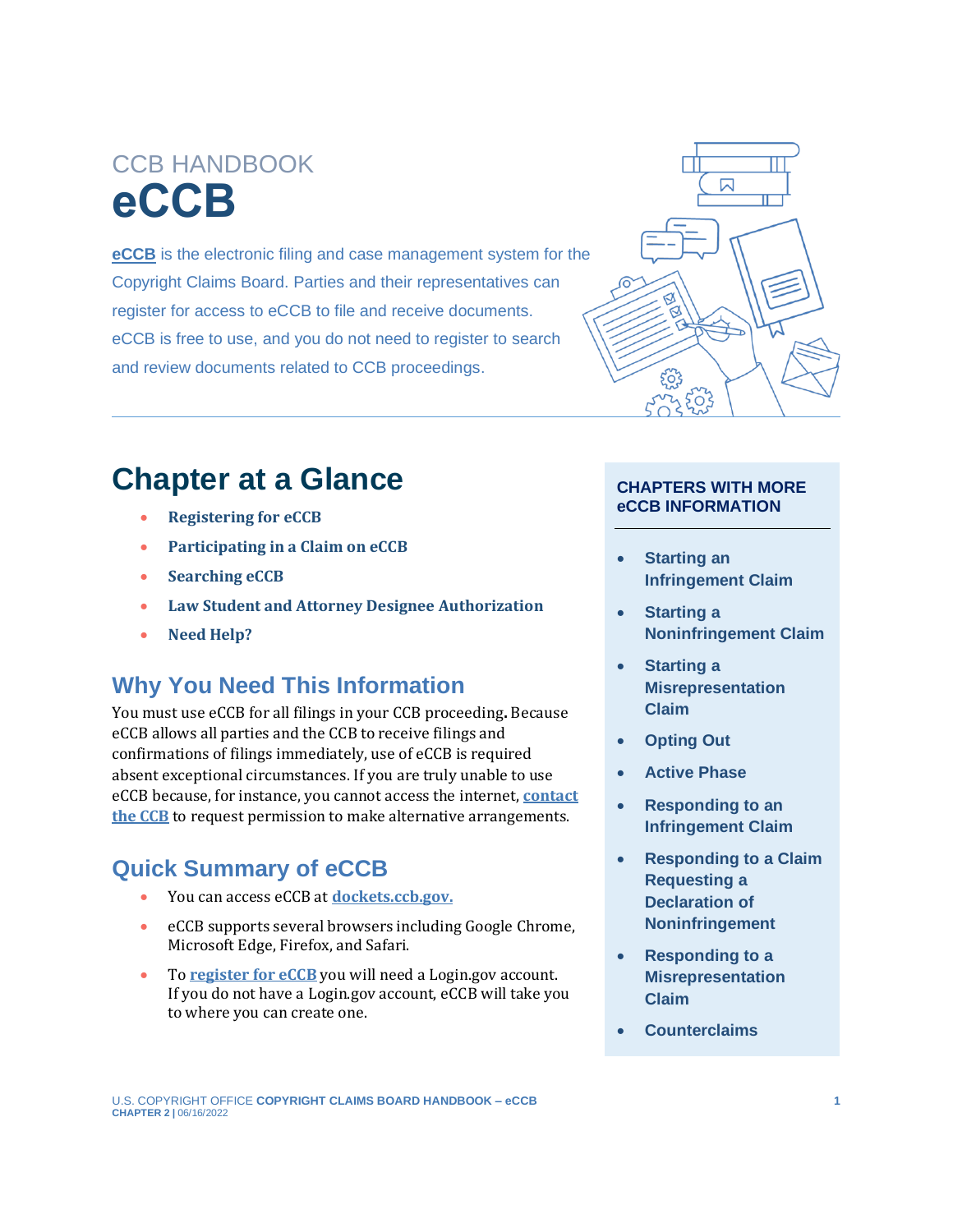- Once you sign in to eCCB with your Login.gov information, the first thing you will do is select an eCCB user role.
- Accessing your docket and filing documents and requests is easy through the eCCB dashboard. All users other than the user who filed the claim must **[link their eCCB account](#page-3-0)** to their case so they can make and receive filings.
- Anyone can view unrestricted documents through the public case search feature on eCCB without registering.
- If you are a respondent who wishes to complete the opt-out process, you do not need a user account and can visit **[eCCB](https://dockets.ccb.gov/)** to opt out of your proceeding.
- If you are an attorney designee, such as a paralegal, you will need authorization from an eCCBregistered attorney to file documents. If you are a law student, you will need authorization from your supervising attorney, who must be registered with eCCB.

# <span id="page-1-0"></span>**Registering for eCCB**

You will need to register for eCCB in order to file a claim, respond to a claim, file documents, and participate in a proceeding before the Board. Registration for eCCB is a two-step process: (1) logging in using your Login.gov credentials and (2) selecting a **[user role](#page-1-1)**. If you do not have a Login.gov account, you can create one from the **[eCCB website](https://dockets.ccb.gov/)** first before choosing your user role.

## **Using a Login.gov User Name**

When you click "**Sign in**" you will see the Login.gov interface. Login.gov is a secure sign-in service used by the public to sign in to participating government agencies. If you've created a username and password to access services like USAJOBS, TSA PreCheck and Global Entry, or the Small Business Administration's small business loans and disaster assistance, you already have a Login.gov account and can use it in eCCB. If you do not have a Login.gov account, eCCB will take you to where you can create one. For additional information about Login.gov, please visit the "**[What is Login.gov?](https://login.gov/what-is-login/)**" page of the Login.gov website.

### <span id="page-1-1"></span>**Selecting a User Role**

When registering for eCCB, you will need to input some important contact information and choose the correct user type from the drop-down menu. You will select your user role based on the way you are appearing before the CCB.

**NOTE:** While unlikely, if you are appearing before the CCB in different capacities across proceedings (for example, you are an attorney representing clients before the CCB, but you also want to file a claim for yourself where you are self-represented), you will need to register your user roles separately.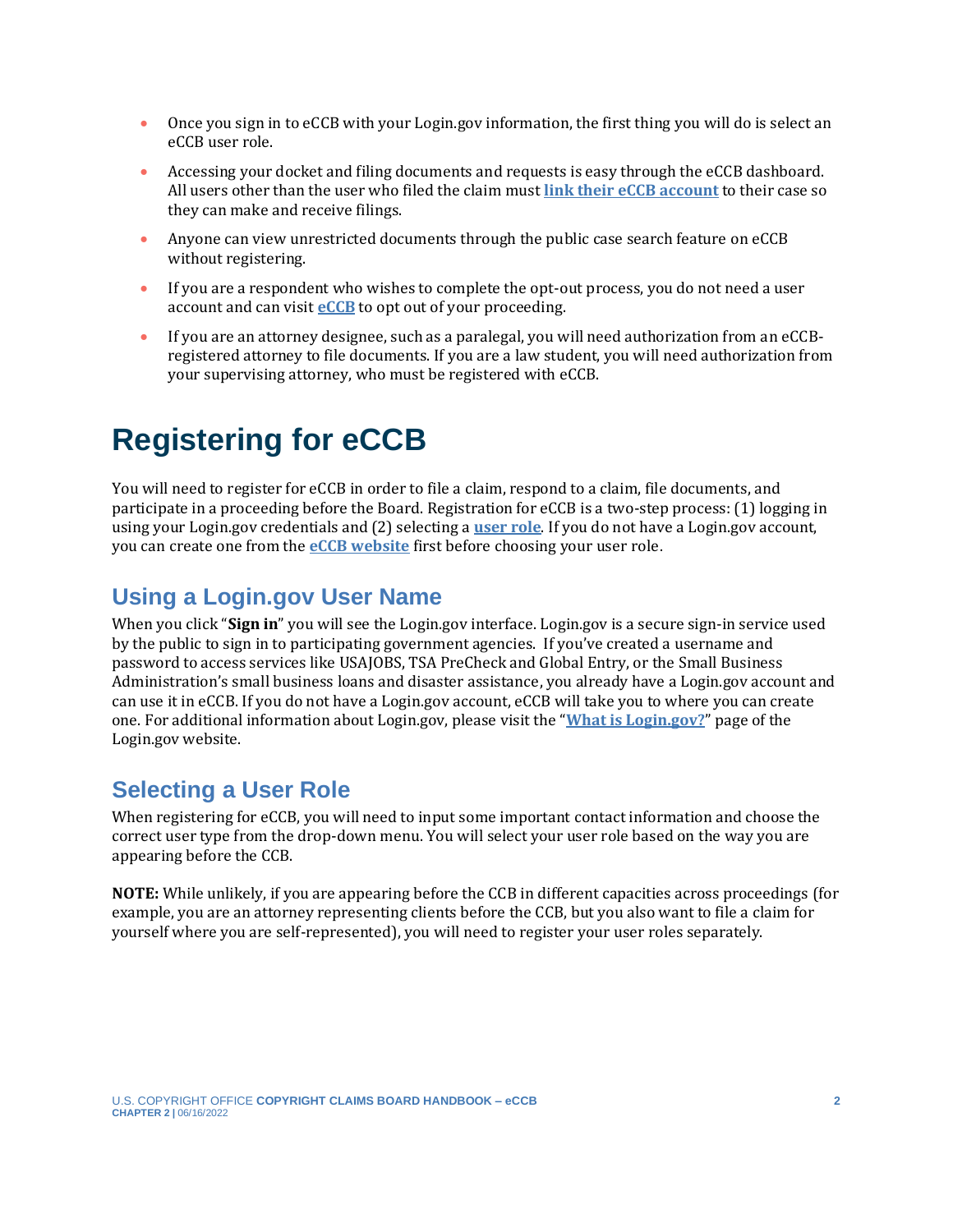eCCB has several different types of users:

- **Self-Represented Party:** An individual user who will be a party before the CCB and file their own claims and documents without an attorney or law student representative.
- **Attorney (Outside Counsel):** Attorney users who will represent and file claims and documents on behalf of a client. This is separate from an in-house attorney who represents the business where they are employed.
- **In-House Attorney:** Attorney users who will represent and file claims and documents on behalf of the business where they are employed.
- **Attorney Designee:** Most often a paralegal, these users will file claims and documents at the direction of, and on behalf of, an attorney or in-house attorney.
- **Law Student Representative:** Users who are enrolled in a law school clinic or working for a pro bono legal services organization with a connection to the student's law school. When granted permission on eCCB by a supervising attorney, the law student can represent parties and file claims and documents on behalf of clients represented by the clinic or organization.
- **Authorized Company Representative:** A user who represents a company, files claims and documents on its behalf, and is not an in-house attorney but is one of the following: an officer, partner, member, or owner of the company, or an employee who has been given authorization by an officer, partner, member, or owner to represent the company in a proceeding. An employee who is not an in-house attorney, officer, partner, member, or owner, but who is given authorization by an officer, partner, member, or owner to represent the company in a proceeding will need to file a written document showing authorization for that proceeding.

#### **MANAGING YOUR USER SETTINGS**

You can access and manage your profile by clicking on the user icon at the top-right corner of the eCCB page, and then selecting **"Manage your user profile."** From this page, you can make edits and enter additional email addresses to receive a copy of all email communications and notifications from eCCB. You can update your profile information by selecting **"Manage your user information"** from the Manage profile screen.

# <span id="page-2-0"></span>**Participating in a Claim on eCCB**

eCCB will walk you through the filings that you wish to make by asking you questions and giving you instructions. Some of these instructions will depend on the type of user role (listed above) that you have selected.

## **Filing a Claim**

Other chapters in this Handbook provide information about which type of claim to file and how to **file [infringement](https://ccb.gov/handbook/Infringement-Claim.pdf)**, **[noninfringement](https://ccb.gov/handbook/NonInfringement-Claim.pdf)**, and **[misrepresentation](https://ccb.gov/handbook/Misrepresentation-Claim.pdf)** claims. Once you're ready to begin filing your claim, go to the appropriate Handbook chapter to see step-by-step instructions.

If you have an attorney or law student representative, they will be able to file on your behalf.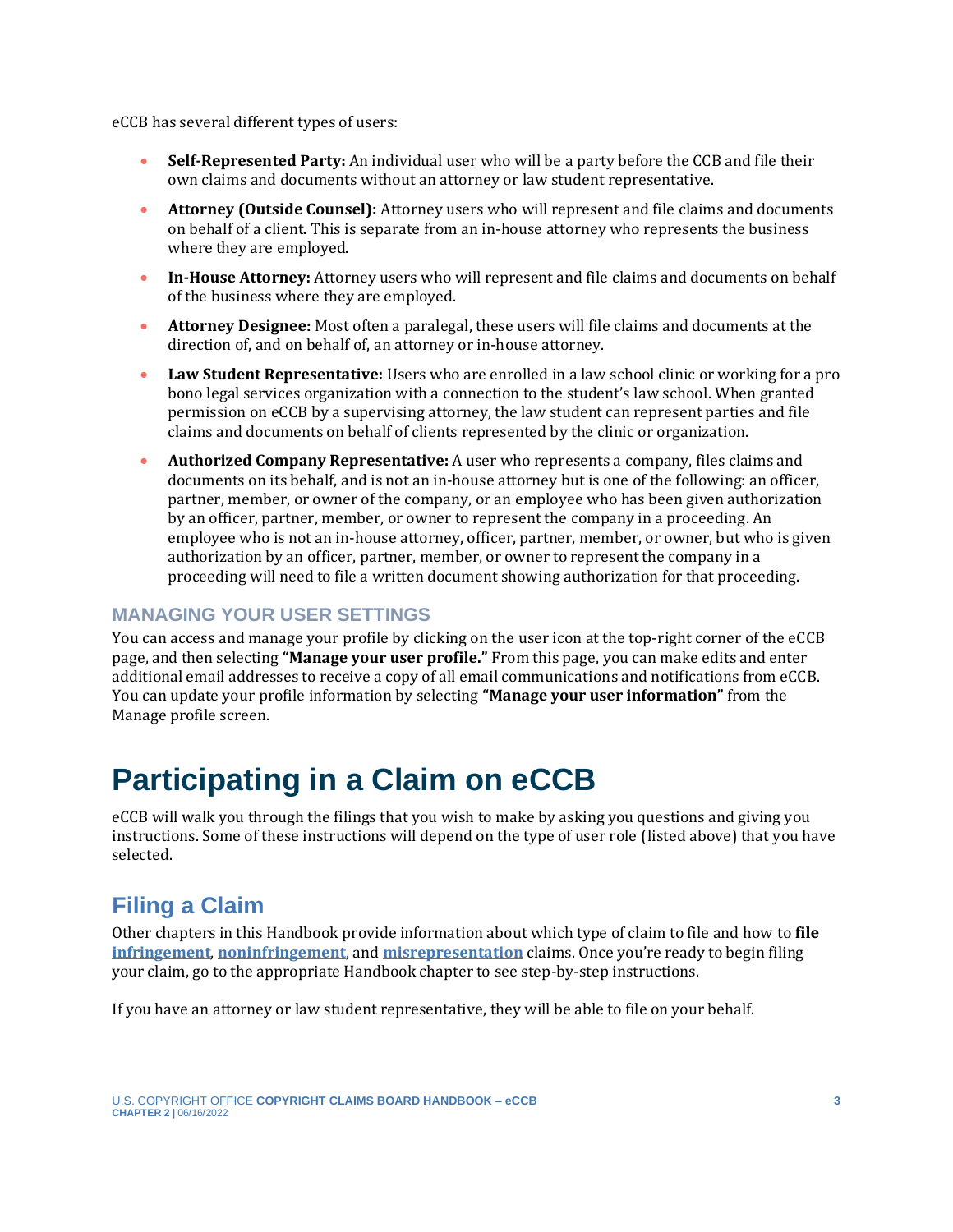Sometimes, there will be multiple claimants in a proceeding. One claimant can file a claim on behalf of other parties if they have given that claimant authorization to do so; however, each party must have a proper representative or represent themselves once the proceeding enters the **[active phase](#page-7-1)**.

- <span id="page-3-1"></span>**1.** Once you have logged in to your eCCB account, click the **"Submit a claim"** button at the top of your dashboard.
- **2.** A pop-up box will appear and prompt you to identify the type of claim or claims you are asserting.
- **3.** You will then be given step-by-step instructions to add the necessary contact and claim information.
- **4.** As you go through the steps, additional information and links to extra resources are revealed by hovering over a little "i" in a circle called "tooltips."

### <span id="page-3-0"></span>**Linking Yourself to a Claim and Responding to a Claim**

The CCB Handbook has other chapters about how to **respond** to **[infringement](https://ccb.gov/handbook/Response-Infringement.pdf)**, **[noninfringement](https://ccb.gov/handbook/Response-Noninfringement.pdf)**, and **[misrepresentation](https://ccb.gov/handbook/Response-Misrepresentation.pdf)** claims. You should consult the appropriate chapter before filing your response.

If you weren't the eCCB user who filed the initial claim, you will need to link your eCCB account to your case to file any documents in the proceeding. After you have logged in to your eCCB account, you can search for your proceeding using the case search feature and access it by clicking the docket number hyperlink on the left. Then, you will need to click the "**Link yourself to case**" button, select the proper party from the "**Party name**" drop-down menu, and confirm your details on the "**Review filing**" page. The CCB will review your request to link to the case before you can participate to make sure that you are a party or party representative in that case. **Please note that the CCB reviews linking requests during business hours, so you should not wait until the last minute to make a linking request.**

Once you're ready to begin working on your response, follow the steps below. If you have an attorney, law student representative, or authorized company representative, they will be able to file on your behalf.

- **1.** Once linked with the case, you will click the "**Respond to claim**" button at the top of your dashboard and select the proceeding you are linked to and that you want to work on.
- **2.** A response form will appear on the screen, which gives you step-by-step instructions, so you can provide your side of the story by giving a detailed explanation of why you believe the facts and conclusions in the claimant's claims are not valid.

## **Opting Out**

If you have decided you would like to **[opt out](https://ccb.gov/handbook/Opting-Out.pdf)** of a particular CCB proceeding, follow the steps below:

- **1.** The **[eCCB homepage](https://dockets.ccb.gov/)** displays a few buttons under the "Welcome to eCCB" header, including an "**Opt out of proceeding**" button.
- **2.** Click that button, and the "Opt out of proceeding" form page will appear.
- **3.** The opt-out form is a single page and should take only a minute to fill out. You will need the docket number for your proceeding and your unique opt-out code, which is included in the materials with the claim and initial notice that were served on you.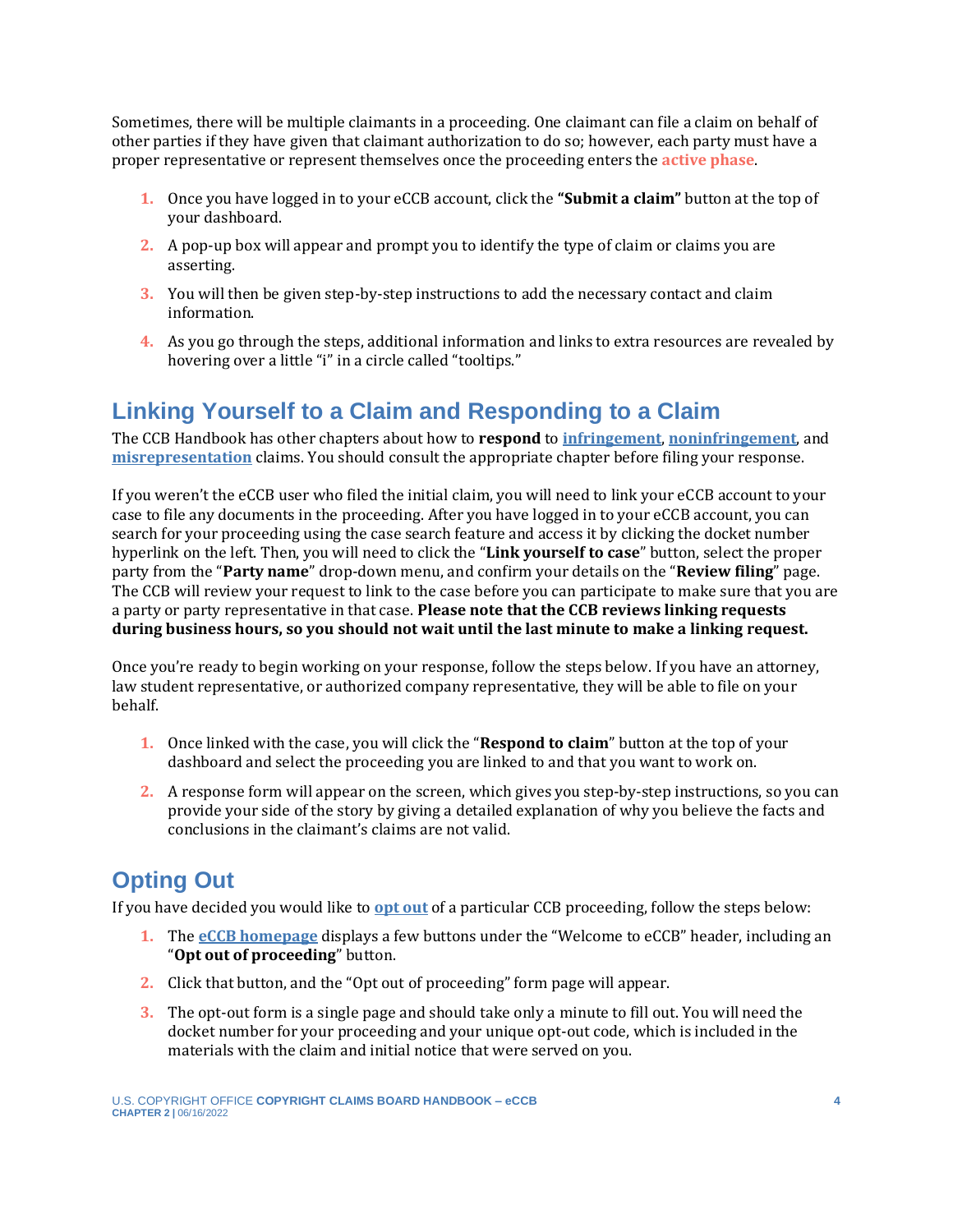## **Navigating the Claim and Response in eCCB**

When filing or responding to claims, there are a few features to be aware of:

- **Navigation bar:** When filling out a claim or response, the top navigation bar will tell you where you are in the process.
- **Tooltips:** When navigating the claim and response forms, you will encounter a blue "i" in a circle icons (tooltips). Tooltips will give you helpful and explanatory information about the details requested by eCCB. If you see a tooltip, you can hover over it to get more information.
- **Mandatory fields:** Please note that all starred fields (\*) are required information.
- **Save and exit:** You don't need to complete your response in one sitting. You always have the option to save your response form and return to complete it later by selecting "**Save & exit"** at the bottom of the screen. It is *recommended* you complete the particular screen you are on before hitting "Save & exit."
- **Review page:** You will be able to review and edit all of your answers before submitting your claim or response.
- **Confirmation emails:** eCCB will send an automatic confirmation email to the email addresses you have listed on your profile after you file your claim, response, or other documents. Once you are linked to a proceeding, you will also receive a confirmation email whenever the CCB or a party files anything in that proceeding.

## **Accessing Your Docket and Filing during Your Proceeding**

Accessing your proceeding is easy from your eCCB dashboard. Once linked to the claim, claimants and respondents can view their docket on their eCCB dashboard homepage. You can click on the docket number to access additional information about the claim.

From the dashboard, you can also

- **File documents or requests in an existing case.** To file a document, request, or response to a request in a proceeding, click "**File in existing case**" button and select the proceeding from the drop-down menu. After selecting the correct proceeding, select the proper filing from the dropdown menu. After you enter the active phase of the proceeding, most filings involve a fillable box with instructions and a maximum character limit.
- **View your filings.** To view all of your filings, click the "**My filings**" button.

# <span id="page-4-0"></span>**Searching in eCCB**

Anyone can search eCCB to view claims, documents, and determinations in any proceeding. You do not need to register for eCCB to make such searches.

#### **To search for a case in eCCB, follow the steps below:**

- **1.** The **[eCCB homepage](https://dockets.ccb.gov/)** displays a few buttons under the "**Welcome to eCCB**" header. To search for a case, you will click the "**Search cases**" button.
- **2.** Use the top search bar to search for a particular case by party name or docket number.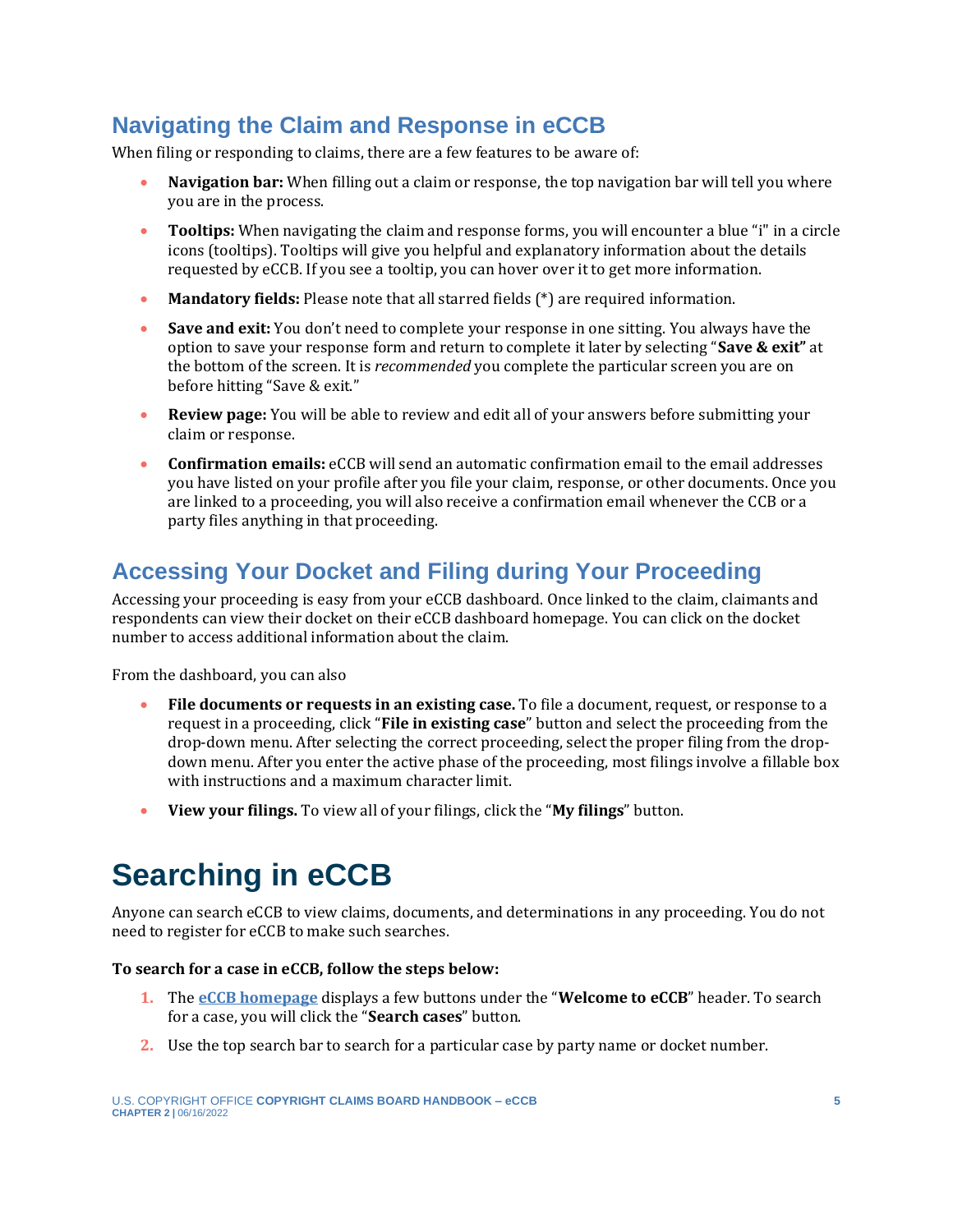#### **To search for a document on eCCB, follow the steps below:**

- **1.** The eCCB homepage displays a few buttons under the "Welcome to eCCB" header. To search for documents that have been filed, regardless of which eCCB proceeding they were filed in, you will click the "Search documents" button.
- **2.** Use the top search bar to search for a particular document by party name, document type, or date.

# <span id="page-5-0"></span>**Law Student and Attorney Designee Authorization**

Both law student representatives and attorney designees will need to request filing permissions from their supervising attorneys to file documents in eCCB. A supervising attorney will need to establish an "Attorney" user role in eCCB to grant this permission. These permissions can be revoked at any time from the same page as the one where the attorney grants permission.

## **Law Student Permission**

As a law student representative, you must be associated with a supervising attorney (who will have a user role of "Attorney"), and you must receive permission on eCCB from a supervising attorney to represent clients and file documents before you may begin filing in CCB proceedings.

#### **REQUESTING ACCESS AS A LAW STUDENT**

- **1.** You will need to register for eCCB as a law student representative and fill out the necessary clinic or organization information.
- **2.** After you register, use the "**Filing permissions**" button on the right-hand side, which will take you to the **Filing permissions** page.
- **3.** Click "**Request permission,**" and search for your supervisor from the drop-down menu. An eCCB notification and email will be sent to your supervisor. You should confirm with your supervisor that they have also registered for an eCCB account.
- **4.** You will get a confirmation email once your supervisor has granted you filing permission.
- **5.** You can also check your filing permissions by clicking the "**Filing permissions**" button on the dashboard.

#### **GRANTING LAW STUDENT PERMISSION AS A SUPERVISOR**

As a supervising attorney, there are two ways you can approve law students to file documents.

#### **Searching for Students**

- **1.** Once a student has registered for eCCB, you can search for a student and grant permission from the **Filing permissions** page.
- **2.** To search for the student, you will click on "**Grant permission**," and a pop-up window will appear, where you will be able to search for a "**Filing user**" from a drop-down list.
- **3.** The law student will get a confirmation email once you have granted permission for them to file documents in CCB proceedings.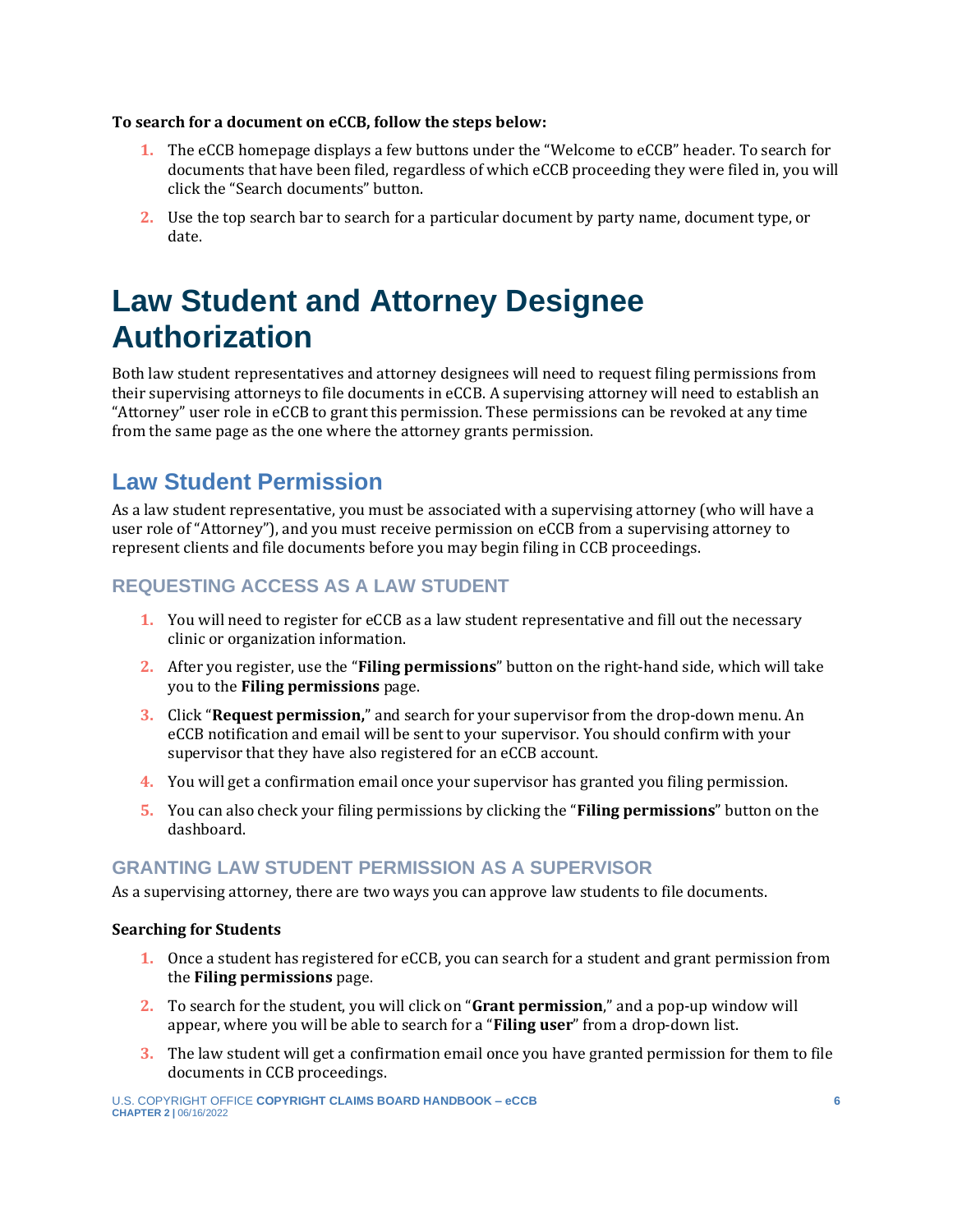#### **Approving a Student's Request**

- **1.** Once the student has requested permission to file documents in CCB proceedings, you will receive a dashboard notification and email that will direct you to the **Filing permissions** page.
- **2.** Once there, you can approve, revoke, or extend permissions for students, including the student who requested permission.
- **3.** The law student will get a confirmation email once you have granted filing permission.

## **Attorney Designee Designation**

An attorney designee is someone who works for an attorney, such as a paralegal or assistant, and who has been given authorization to file documents on the attorney's behalf. As an attorney designee, you must receive permission from an attorney before you may begin filing.

The actual attorney for whom the attorney designee works will need to establish themselves as an "Attorney" user role in eCCB to grant this permission. This permission can be revoked at any time from the same page as the one for granting permission.

#### **REQUESTING PERMISSION AS AN ATTORNEY DESIGNEE**

- **1.** If you are going to be an attorney designee, you will need to register for eCCB as an "Attorney Designee" user role.
- **2.** After you register, use the "**Filing permissions**" button on the right-hand side, which will take you to the **Filing permissions** page.
- **3.** Click "**Request permission**," and search for an attorney from the drop-down menu. Once you select the attorney, an eCCB notification and email will be sent to the attorney.
- **4.** You will get a confirmation email once the attorney has granted you filing permission.
- **5.** You can also check your filing permissions by clicking the "**Filing permissions**" button on the dashboard.

#### **GRANTING PERMISSION AS AN ATTORNEY**

There are two ways you, as an attorney, can approve attorney designees to file documents on your behalf.

#### **Searching for Attorney Designees**

- **1.** Once a designee has registered for eCCB, you can search for the designee and grant permissions from the "**Filing permissions**" page.
- **2.** To search for a designee, you will click on "**Grant permission**." A pop-up window will appear, and you will be able to search for a "**Filing user**" from a drop-down list.
- **3.** The designee will get a confirmation email once you have granted them permission to file on your behalf.